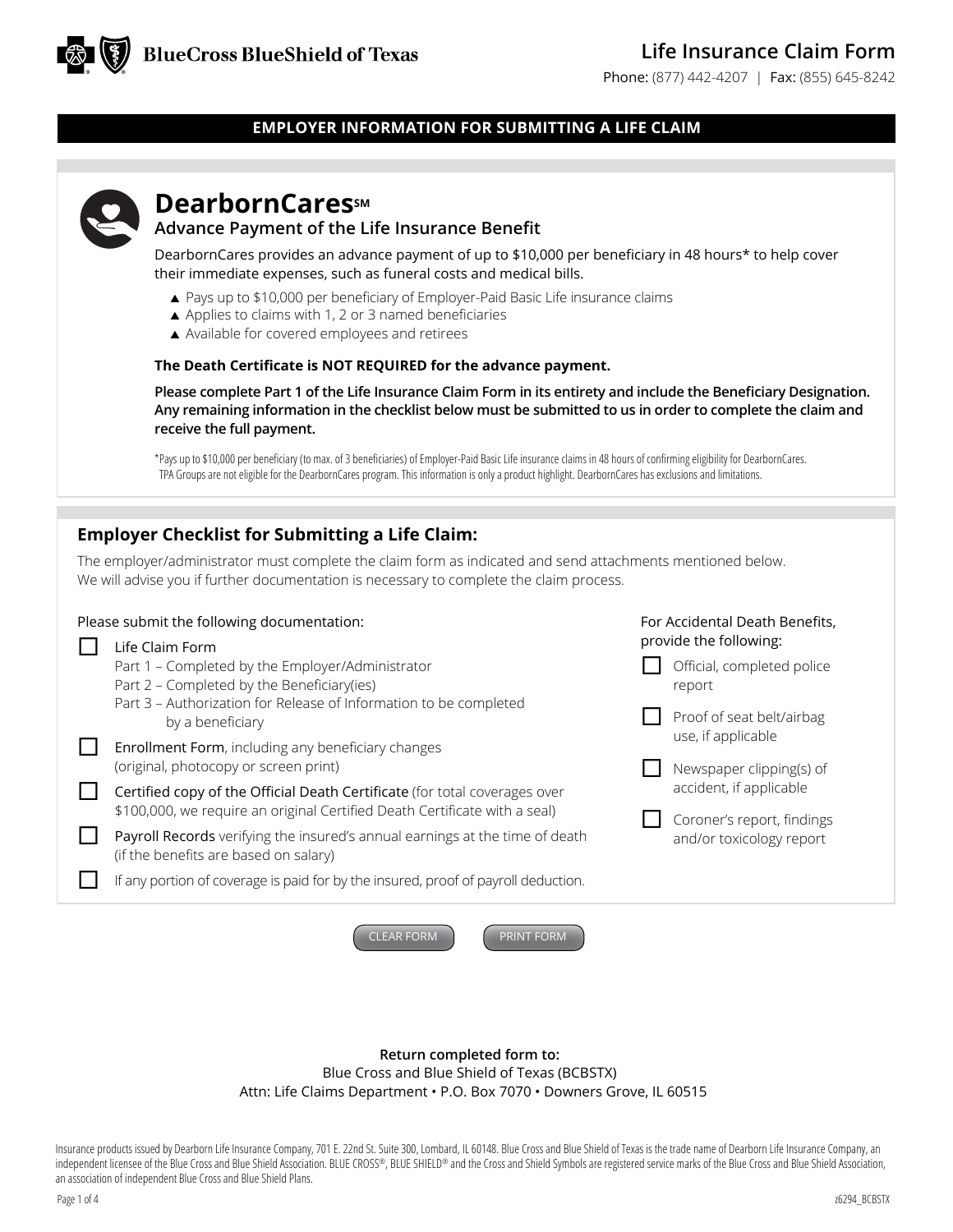

## **Life Insurance Claim Form**

Phone: (877) 442-4207 | Fax: (855) 645-8242

## **Part 1: To be completed by Employer/Administrator**

| Employer/Group Information |                                                    |                          |      |
|----------------------------|----------------------------------------------------|--------------------------|------|
| Group Name:                |                                                    | Group Number:            |      |
| Subsidiary Name:           |                                                    | Account Number/Division: |      |
| Group Address:   Street:   |                                                    |                          |      |
|                            | City:                                              | State:                   | Zip: |
|                            | Name and Title of Authorized Representative:       |                          |      |
| Phone:                     |                                                    | Email:                   |      |
|                            | Preferred Communication: $\Box$ Email $\Box$ Phone |                          |      |
|                            |                                                    |                          |      |
| Employee Information       |                                                    |                          |      |
|                            |                                                    |                          |      |

| Last Name:                                    |                           |        | First:                 |                                      | Middle:            |                   |
|-----------------------------------------------|---------------------------|--------|------------------------|--------------------------------------|--------------------|-------------------|
| Street:                                       |                           |        |                        |                                      | Birth Date:        |                   |
| City:                                         |                           | State: |                        | Zip:                                 | Date of Death:     |                   |
| Phone:                                        |                           |        | Email:                 |                                      |                    |                   |
| Employee SSN / ID:                            |                           |        |                        | Status: $\Box$ Active $\Box$ Retired | $\square$ Disabled | $\Box$ Terminated |
| Date of Hire:                                 | Insurance Effective Date: |        | Last Day Worked:       |                                      | Date Terminated:   |                   |
| Annual Salary:                                | Class:                    |        | Salary Effective Date: |                                      |                    |                   |
| Employee's Date of Last Premium Contribution: |                           |        |                        | Hours Worked per Week:               |                    |                   |

#### Deceased Information (If other than employee)

| $\square$ Dependent Child<br>$\Box$ Spouse |                                                                                       |               |         |
|--------------------------------------------|---------------------------------------------------------------------------------------|---------------|---------|
| Last Name:                                 |                                                                                       | First:        | Middle: |
| Birth date:                                | Date of Death:                                                                        | SSN:          |         |
| Full-Time Student: $\Box$ Yes              | П No                                                                                  | School:       |         |
|                                            | We Helfhe Inconscitated and Poliant on the Employee for Einancial Support: $\Box$ Vec | $\Box$ $\Box$ |         |

was He/She Incapacitated and Reliant on the Employee for Financial Support:  $\Box$  Yes  $\Box$  No

### Be sure to include the Beneficiary Designation when submitting the Claim Form.

#### Insurance Information

| Basic Life: \$                                                                     | AD&D: \$                        |
|------------------------------------------------------------------------------------|---------------------------------|
| Supplemental/Voluntary Life: \$                                                    | Supplemental/Voluntary AD&D: \$ |
| Additional Benefits: $\Box$ Seat Belt $\Box$ Airbag $\Box$ Education $\Box$ Other: |                                 |

I certify that I have read this document and the information is accurate and complete. I understand that any person who knowingly files a statement of claim containing any false or misleading information may be subject to criminal and civil penalties.

Signature of Authorized Employer/Plan Representative **Date** Date

**\\ight\** 

**!!**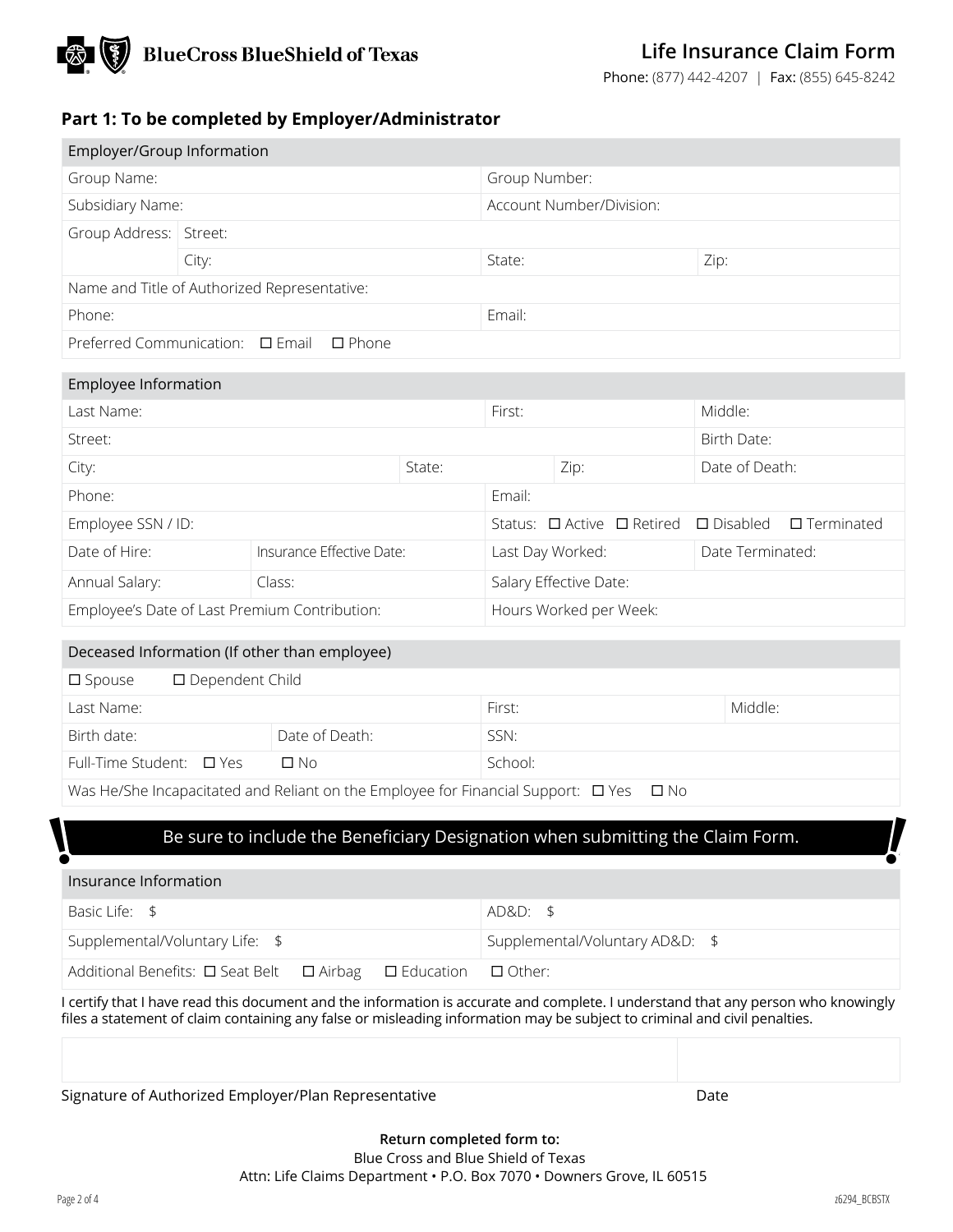

Phone: (877) 442-4207 | Fax: (855) 645-8242

## **Part 2: To be completed by Beneficiary**

If there is more than one beneficiary, each must complete a separate form. See Important Information below if beneficiary is a minor.

| Beneficiary Information |                |                           |               |                                                                                            |
|-------------------------|----------------|---------------------------|---------------|--------------------------------------------------------------------------------------------|
| Last Name:              |                | First:                    |               | Middle:                                                                                    |
| Maiden Name:            |                | Birth Date:               | SSN / ID:     |                                                                                            |
| Street:                 |                |                           |               |                                                                                            |
| City:                   | State:<br>Zip: |                           | Phone Number: |                                                                                            |
| Email:                  |                | Relationship to Deceased: |               |                                                                                            |
| Deceased Information    |                |                           |               |                                                                                            |
|                         |                | <b>Classic</b>            |               | $\mathbf{A}$ $\mathbf{A}$ $\mathbf{A}$ $\mathbf{A}$ $\mathbf{A}$ $\mathbf{A}$ $\mathbf{A}$ |

| Last Name: | First:             | Middle: |
|------------|--------------------|---------|
| SSN/ID:    | Group Number/Name: |         |

#### IRS Certification

Are you a U.S. Citizen:  $\Box$  Yes  $\Box$  No, IRS Form W-8 is required. Provide other work ID if available.

#### Under penalty of perjury, I certify that:

- 1. The number shown on this form is my correct Social Security/Taxpayer Identification number; and
- 2. I am not subject to backup withholding because: (a) I am exempt from backup withholding, or (b) I have not been notified by the Internal Revenue Service (IRS) that I am subject to backup withholding as a result of a failure to report all interest or dividends, or (c) the IRS notified me that I am no longer subject to backup withholding; and
- 3. I am a U.S. citizen or other U.S. person.

#### Certification Instructions

You must cross out item 2 above if you have been notified by the IRS that you are currently subject to backup withholding because of under reporting interest or dividends on your tax return.

The IRS does not require your consent to any provision of this document other than the certifications required to avoid backup withholding. If you fail to certify, we may be required to withhold federal and state tax.

## Be sure to include a certified copy of the Death Certificate for claims over \$100,000.

I certify that I have read this document and the information is accurate and complete. I understand that any person who knowingly files a statement of claim containing any false or misleading information may be subject to criminal and civil penalties.

Signature of Beneficiary **Date of Senetic Accord Contract Contract Contract Contract Contract Contract Contract Contract Contract Contract Contract Contract Contract Contract Contract Contract Contract Contract Contract Co** 

#### **IMPORTANT INFORMATION**

If the Beneficiary is:

- a. A minor, an estate or incompetent to handle financial matters: provide an original court order appointing a legal representative or guardian to handle the financial affairs of the minor, the estate, or the incompetent.
- b. Deceased: provide proof of death, a copy of the final certified death certificate, and documentation of the secondary beneficiary.
- c. A trust: provide documentation verifying existence of the trust, documentation that the trust has been named the beneficiary, and the tax identification number of the trust.

Each beneficiary must complete and sign the Beneficiary/Claimant Statement

**\\\ight\** 

**!!**